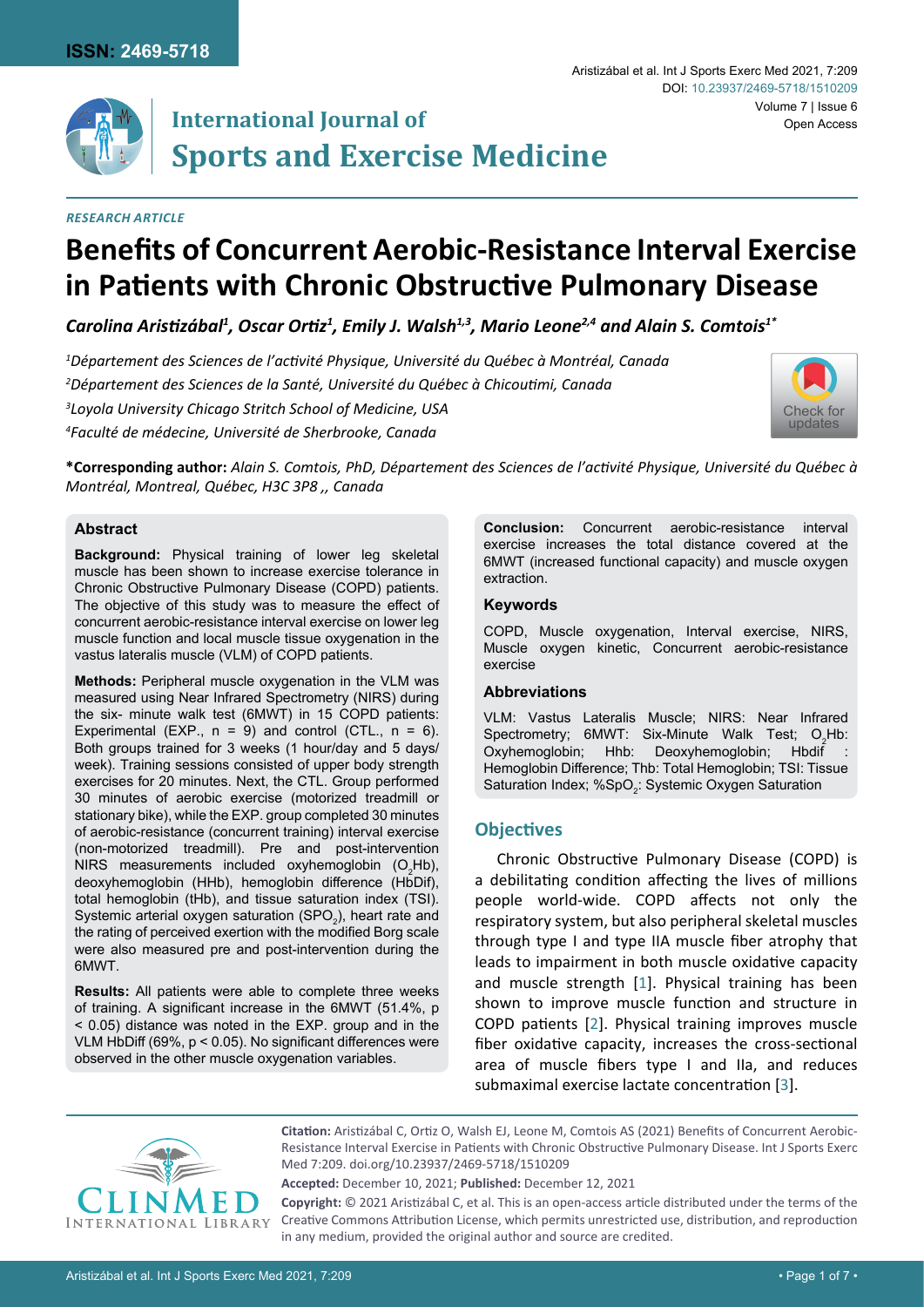It is well established that pulmonary rehabilitation programs are important in the treatment of patients with COPD because they increase exercise tolerance, reduce symptoms of dyspnea and improve healthrelated quality of life [[4](#page-6-5)]. There are substantial variations in exercise protocols used in pulmonary rehabilitation programs [\[5\]](#page-6-6). One modality that appears promising to offer sustainable high intensity exercise for COPD patients while allowing for short periods of recovery preventing high lactate accumulation is interval exercise [[6](#page-6-7)]. During the training session, patients exercise at high intensity followed by a period of lower intensity or rest. This alternating cycle could be repeated several times. This training modality has been shown to induce less dynamic hyperinflation, and better exercise tolerance than continuous exercise in COPD patients [[7](#page-6-8),[8](#page-6-9)]. Thus, investigators have shown that both aerobic and resistance type training help to alleviate respiratory and peripheral muscle discomfort [[9](#page-6-10)]. However, to the best of our knowledge, no studies have reported the use of concurrent aerobic-resistance as a training modality.

Non-motorized belt driven treadmills involve propelling the treadmill belt while either walking or running [\[10](#page-6-11)]. The potential benefit of non-motorized treadmills is that they produce a simultaneous demand of lower leg force production (resistance) and an overall increased aerobic demand. Although recent studies have shown that healthy participants exercising on nonmotorized treadmills improved both muscle force and aerobic capacity, non-motorized treadmills have not been used with COPD patients [\[11](#page-6-12)]. The overall objective of this study was to use a non-motorized treadmill as part of a pulmonary rehabilitation program with moderate to severe COPD patients. The specific objective was to measure the effect of concurrent aerobic-resistance exercise on local muscle tissue oxygenation in the VLM and consequently, on functional walking capacity of COPD patients. The hypothesis was that the combined effect of aerobic-resistance exercise would improve VLM oxygenation.

# **Methods**

#### **Patients**

Twenty-four patients with COPD, referred for inpatient pulmonary rehabilitation at Mount Sinai Hospital, Montreal, were invited to participate in the study. All patients underwent spirometry at the pulmonary function laboratory. Inclusion criteria were men and women aged 50-80, who were hospitalized and part of the rehab program at Mt. Sinai Hospital with a conformed moderate to severe COPD diagnosis, were stable and ambulatory, and had a < 70%  $\frac{FEV_1}{VC}$  < 70% and a FEV1 greater than 30% but less than 80% of the predicted value according to the Global Initiative for Obstructive Lung Disease (GOLD) criteria [[12\]](#page-6-13).

Exclusion criteria were severe or unstable cardiovascular disease, cognitive impairment, musculoskeletal limitation and neuromuscular disorders. A total of 24 patients were recruited. Nine patients did not complete the training and were excluded from the study. The final sample for analysis was composed of 15 patients.

Upon arrival at Mount Sinai Hospital, each patient received an explanation about the purpose and procedures involved in the study and were able to ask questions before giving their informed written consent. The study received IRB approval (approval number 2013\_A\_130064) by the ethics committee of the Mount Sinai Hospital and the University of Quebec in Montreal.

#### **Study design**

Patients followed a 3-week multidisciplinary pulmonary rehabilitation program, including exercise training sessions. Before and after the program, all patients retained for the study underwent an anthropometric evaluation (height, weight, leg circumference and skin fold thickness) and a 6MWT that included an assessment of peripheral muscle oxygenation kinetics using NIRS. Measurement details are provided below. The study was designed as a randomized controlled clinical trial. Patients were randomly divided into two groups: The control (CTL.) group had endurance training alone ( $n = 6$ ) and the experimental (EXP.) group received the concurrent training modality (aerobic-resistance, n = 9).

### **Six-minute walk test procedure**

The 6MWT adhered to the guidelines outlined by the American Thoracic Society [\[13](#page-6-3)]. All participants completed the 6MWT. In all patients, before, during and after the 6MWT, dyspnea severity was measured with a modified Borg Scale, while systemic oxygen saturation  $(\%SpO<sub>2</sub>)$  and heart ratewere monitored using a finger probe pulse oximeter (MD300 Wrist Pulse Oximeter, HH, DE) and a heart rate monitor (RS800, Polar, Fi). Peripheral tissue muscle oxygenation (%StO<sub>2</sub>) was measured before, during and after the 6MWT, with a NIRS device (Portamon, Artinis, Medical System, NL).

#### **Muscle oxygenation and arterial oxygenation**

Vastus lateralis %StO<sub>2</sub> was continuously measured with the NIRS device during rest, the 6MWT, and recovery periods. The theory of NIRS has been described in detail elsewhere [\[14\]](#page-6-4). The Beer-Lambert law was used to calculate micromolar changes in tissue oxygenation  $[O_2Hb]$  and (HHb)]. The changes in concentration of  $O_2$ Hb, HHb, tHb, HbDiff, and TSI were measured during the entire 6MWT.

Arterial %SpO<sub>2</sub> was continuously measured during rest, the 6MWT, and recovery periods with a pulse oximeter (MD300 Wrist Pulse Oximeter, HH, DE) using a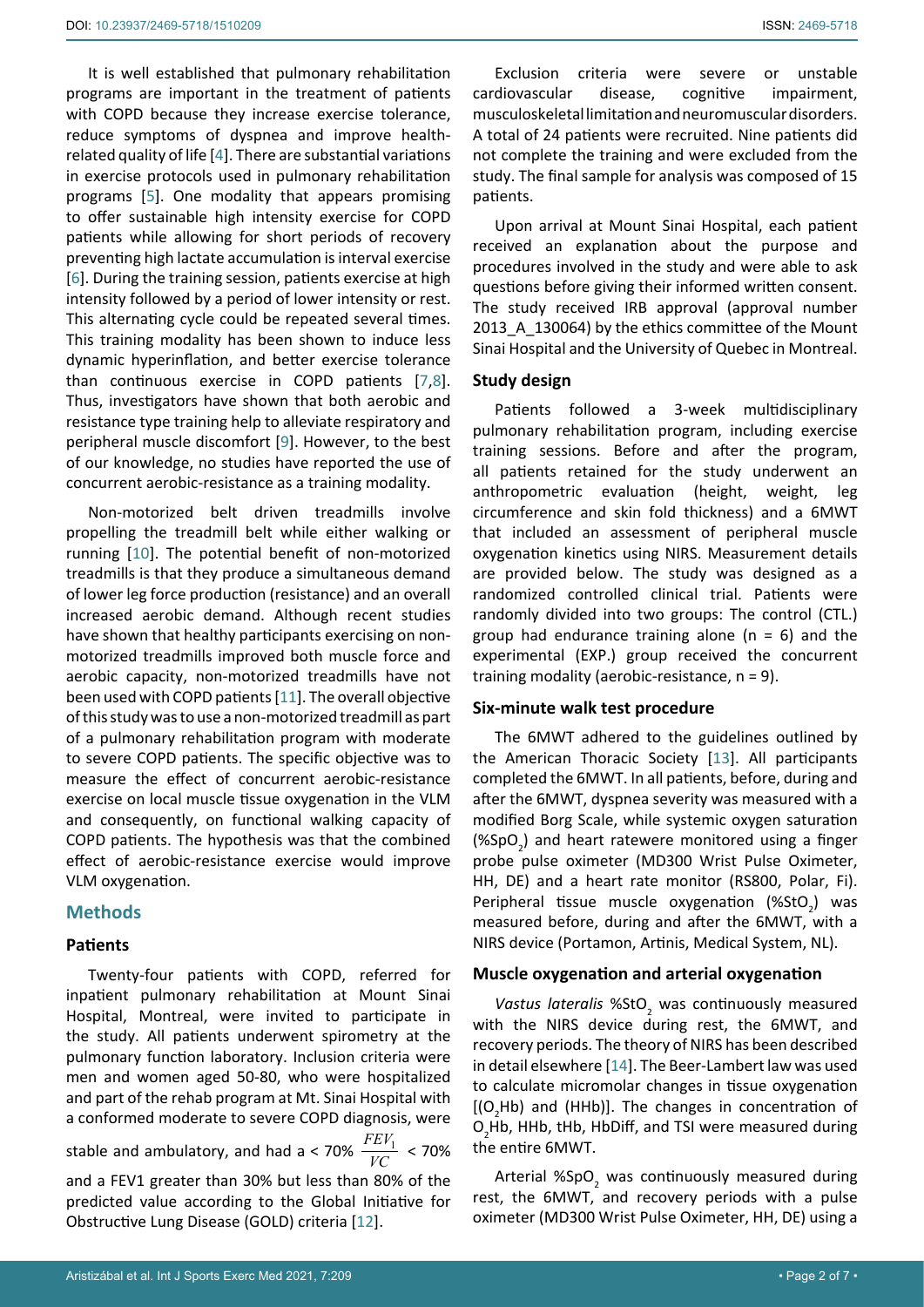|                                | <b>PRE-TRAINING</b> |                 |      | <b>POST-TRAINING</b> |                 |      |
|--------------------------------|---------------------|-----------------|------|----------------------|-----------------|------|
| <b>Patient characteristics</b> | <b>CTL</b>          | <b>EXP</b>      | p    | <b>CTL</b>           | <b>EXP</b>      | p    |
| Age (yr)                       | $68.6 \pm 6.8$      | $67.0 \pm 7.1$  | 0.68 |                      |                 |      |
| Weight (kg)                    | $71.7 \pm 13.0$     | $70.2 \pm 21.1$ | 0.88 | $71.5 \pm 14.5$      | $71.0 \pm 20.9$ | 0.80 |
| Body mass index $(kg/m2)$      | $27.1 \pm 4.5$      | $26.4 \pm 7.0$  | 0.85 | $27.5 \pm 4.6$       | $26.5 \pm 6.7$  | 0.76 |
| Fat mass (%)                   | $37.5 \pm 9.1$      | $29.9 \pm 19.9$ | 0.43 | $36.8 \pm 9.5$       | $29.6 \pm 13.3$ | 0.48 |
| Muscle $(\%)$                  | $25.2 \pm 3.2$      | $28.9 \pm 7.18$ | 0.85 | $26.0 \pm 3.8$       | $29.4 \pm 6.1$  | 0.36 |
| TPR $(cm)^*$                   | $46.1 \pm 2.3$      | $42.0 \pm 4.47$ | 0.52 | $48.1 \pm 4.61$      | $43.4 \pm 4.5$  | 0.47 |
| $TPL$ (cm) <sup>*</sup>        | $43.7 \pm 3.5$      | $41.0 \pm 2.92$ | 0.59 | $46.0 \pm 4.9$       | $46.5 \pm 4.8$  | 0.45 |

<span id="page-2-0"></span>**Table 1:** Patient characteristics before and after pulmonary rehabilitation programs.

Values are presented as group means ± SD. CTL., Control group; EXP: Experimental group. \* TPR: Thigh Perimeter Right leg, \* TPL: Thigh Perimeter Left leg

finger probe attached to either the index or major finger of the participant.

#### **Results**

### **Pulmonary rehabilitation program**

Exercise training in the pulmonary rehabilitation program was either the standard training (CTL. group) typically used at Mount Sinai Hospital (details provided below) or the experimental (EXP.). The exercise training consisted of 5 sessions per week (Monday to Friday) for 3 consecutive weeks for a total number of 15 sessions. Each session lasted 60 minutes and consisted of a 5 minute warm-up followed by 20 minutes of strength exercises for upper body (hand weights or elastic bands), 30 minutes of specific training (aerobic or concurrent aerobic-resistance), and then 5 minutes of cool-down.

For the CTL. group, the exercise training included treadmill walking (initial speed at 1.5 km/h increased every week by 0.5 km/h, and 0° elevation) or cycling on stationary ergocycles. Pedaling cadence was gradually adjusted according to the patient's tolerance. For the EXP. group, the patients exercised with concurrent interval workouts on a non-motorized treadmill (HiTrainer, Bromont, QC), where the intervals were 30 secs of walking at an intensity of 85-90% of maximal predicted heart rate followed by a 30 sec rest period (standing still on the treadmill) before beginning the next interval. The number of intervals ranged from 3-5 in the  $1<sup>st</sup>$  week and for weeks, 2 and 3 progressed to 8 intervals.

# **Statistical analysis**

All values were reported as mean  $\pm$  S.D. The Shapiro-Wilks test was performed to verify the normal distribution of the data. Repeated measures ANOVA was used to test for within and between group effects across time. If significant differences were detected, a Bonferroni adjusted t-test was used to detect the differences between groups. For all analyses, the level of significance was set at  $p < 0.05$ . The statistical analysis of the collected data was performed with Statistical Package for the Social Sciences, version 20 (SPSS Inc., Chicago, IL, USA).

# **Physical characteristics**

Both groups were closely matched in gender, age, height, weight, and body mass index (see [Table 1](#page-2-0)). The pulmonary function test revealed moderate to severe air flow limitation, on the basis of global initiative (GOLD) for COPD [\[12](#page-6-13)]. After 3 weeks of pulmonary rehabilitation, the 6MWT was significantly increased in both the CTL. and EXP. groups and revealed a significant difference between groups. A greater significant increase in total distance was observed in the EXP. Group [! 6MWT; EXP.=130.9 m ( $p = 0.00$ ); CTL. = 48.2 m ( $p = 0.03$ )]. The perception of effort, however, did not show significant changes; although there was a slight decrease postintervention in the EXP. group compared to the CTL. group (intra and intergroup, respectively, ! Borg; EXP. = -0.56, p = 0.44; CTL. = 0.33, p = 0.70; and EXP. vs. CTL. =  $-1.61$ ,  $p = 0.14$ ).

# **Quadriceps oxygenation during the 6-min walk test**

The dynamic behavior of  $O<sub>2</sub>$  during the 6MWT is shown in [Figure 1](#page-3-0). This shows that after three weeks of pulmonary rehabilitation, the HbDiff for the CTL. group of 14.07  $\pm$  9.35 µM was significantly different than the EXP. group of  $13.72 \pm 7.29 \mu M$  (p = 0.004). The O<sub>2</sub>Hb, however, was not significantly different ( $p = 0.149$ ) between the CTL. group  $(25.12 \pm 20.03 \,\mu\text{M})$  and the EXP. group (16.48  $\pm$  16.64  $\mu$ M), as was the HHb (CTL. 38.06  $\pm$  19.22 vs. EXP. 30.20  $\pm$  11.27  $\mu$ M, p = 0.078). [Table 2](#page-3-1) shows a summary of muscle oxygenation during the 6MWT. The CTL. group showed no significant change in local muscle tissue oxygenation variables, but there was a significant change in the HbDiff. ( $p = 0.004$ ) for the EXP. group. In both groups there were no significant changes in  $O_2$ Hb, HHb, tHb, TSI, but a consistent tendency to decrease for the 6MWT with an apparent evident increase in HbDiff.

#### **Heart rate and arterial oxygen saturation**

Following the intervention, the EXP. group showed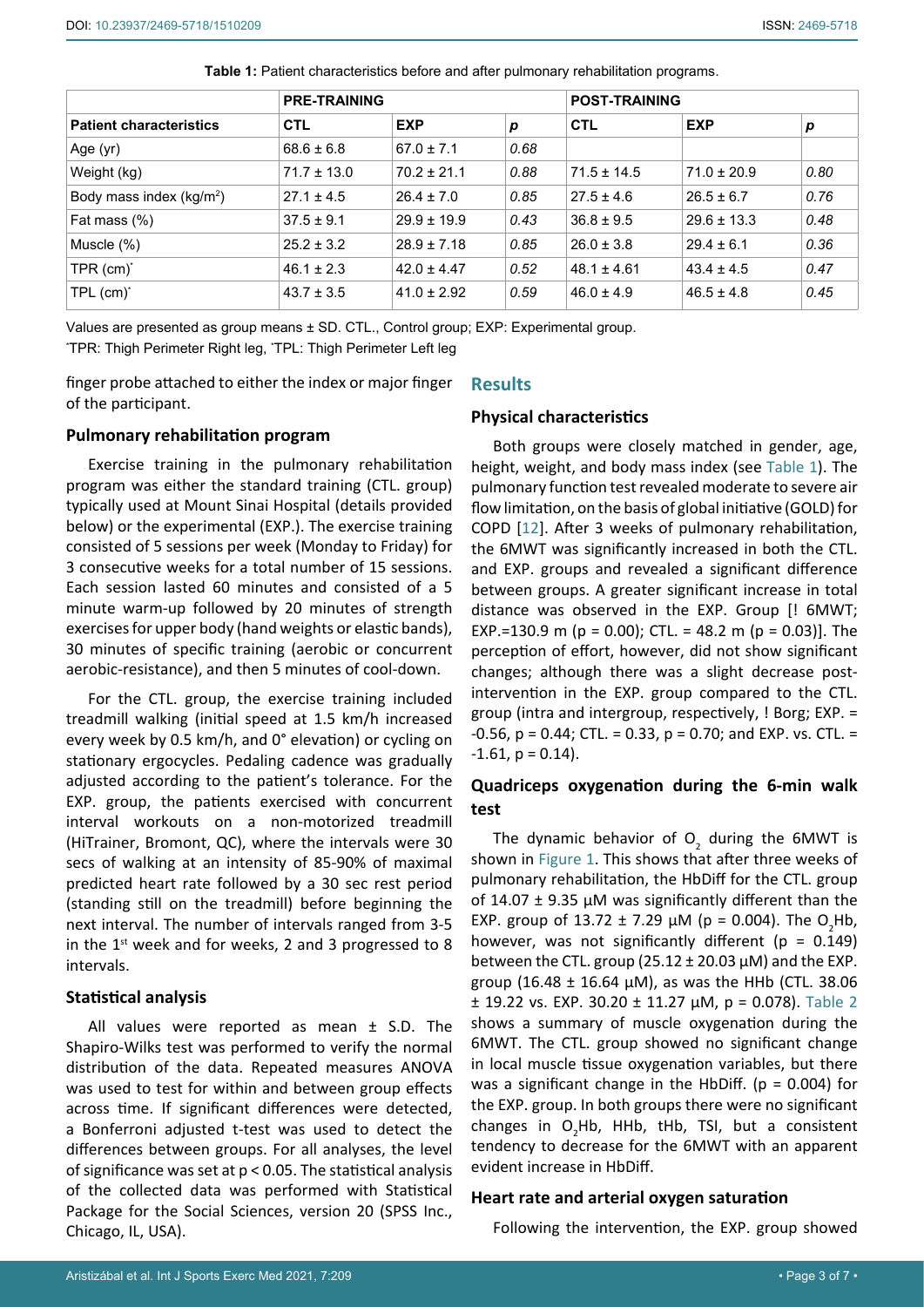<span id="page-3-0"></span>

**Figure 1:** Tissue muscle oxygenation before and after the control (CTL.) and experimental (EXP.) pulmonary rehabilitation program. Top graphs, deoxyhemoglobin (HHb), before (□) and after (▼); Middle graphs, oxyhemoglobin (O<sub>2</sub>Hb) before (#) and after (■); and Bottom graphs, hemoglobin difference (HbDiff) calculated by subtracting (O<sub>2</sub>Hb – HHb) before (\$) and after (• ). All units are expressed in μM. **\*** p < 0.05.

<span id="page-3-1"></span>**Table 2:** Leg muscle (*vastus lateralis*) oxygenation before and after pulmonary rehabilitation programs.

|                    | <b>CTL</b>        |                   |       | <b>EXP</b>        |                   |           |  |
|--------------------|-------------------|-------------------|-------|-------------------|-------------------|-----------|--|
| <b>Variables</b>   | Pre               | <b>Post</b>       | р     | Pre               | Post              | р         |  |
| $O_2Hb$ ( $\mu$ M) | $18.45 \pm 14.07$ | $16.48 \pm 16.64$ | 0.478 | $28.50 \pm 18.05$ | $25.12 \pm 20.03$ | 0.149     |  |
| $HHb$ ( $\mu$ M)   | $31.12 \pm 12.15$ | $30.20 \pm 11.27$ | 0.586 | $35.49 \pm 19.13$ | $38.06 \pm 19.22$ | 0.078     |  |
| tHb $(\mu M)$      | $49.58 \pm 26.00$ | $46.02 \pm 27.11$ | 0.398 | $64.00 \pm 36.60$ | $60.60 \pm 39.08$ | 0.325     |  |
| $HbDiff(\mu M)$    | $-12.64 \pm 3.89$ | $-13.72 \pm 7.29$ | 0.652 | $-7.54 \pm 6.27$  | $-14.07 \pm 9.35$ | $0.004^*$ |  |
| TSI (%)            | $63.02 \pm 11.04$ | $60.50 \pm 5.55$  | 0.493 | $61.53 \pm 15.58$ | $59.81 \pm 9.49$  | 0.568     |  |

Values are presented as group means ± SD. \* indicates significant difference.

CTL: Control group; EXP: Experimental group.; O<sub>2</sub>Hb: Oxyhemoglobin; HHb: deoxyhemoglobin; tHb: Hemoglobin total; TSI: Tissue Saturation Index in the muscle; HbDiff. Hemoglobin Difference; µM: Micromolar/L

a significant increase ( $p = 0.023$ ) for HR, while SpO<sub>2</sub> significantly decreased ( $p = 0.022$ ) in [Figure 2.](#page-4-0)

It can be observed that the EXP. group had a greater significant ( $p = 0.003$ ) arterial desaturation postintervention where %SpO<sub>2</sub> for the EXP. group was 87.2 ± 3.4 when compared to 91.4 ± 2.3% for the CTL. group.

# **Discussion**

The purpose of this study was to evaluate peripheral

muscle oxygenation in COPD patients during the 6MWT following a concurrent aerobic resistance interval exercise program. A unique feature of the present study was that oxygen kinetics were continuously measured with NIRS during the 6MWT, before and after the pulmonary rehabilitation program. NIRS has been found to be effective when examining conditions of increased  $O<sub>2</sub>$  demand in COPD patients [[15](#page-6-14)]. In contrast, several studies in COPD have documented oxygen kinetics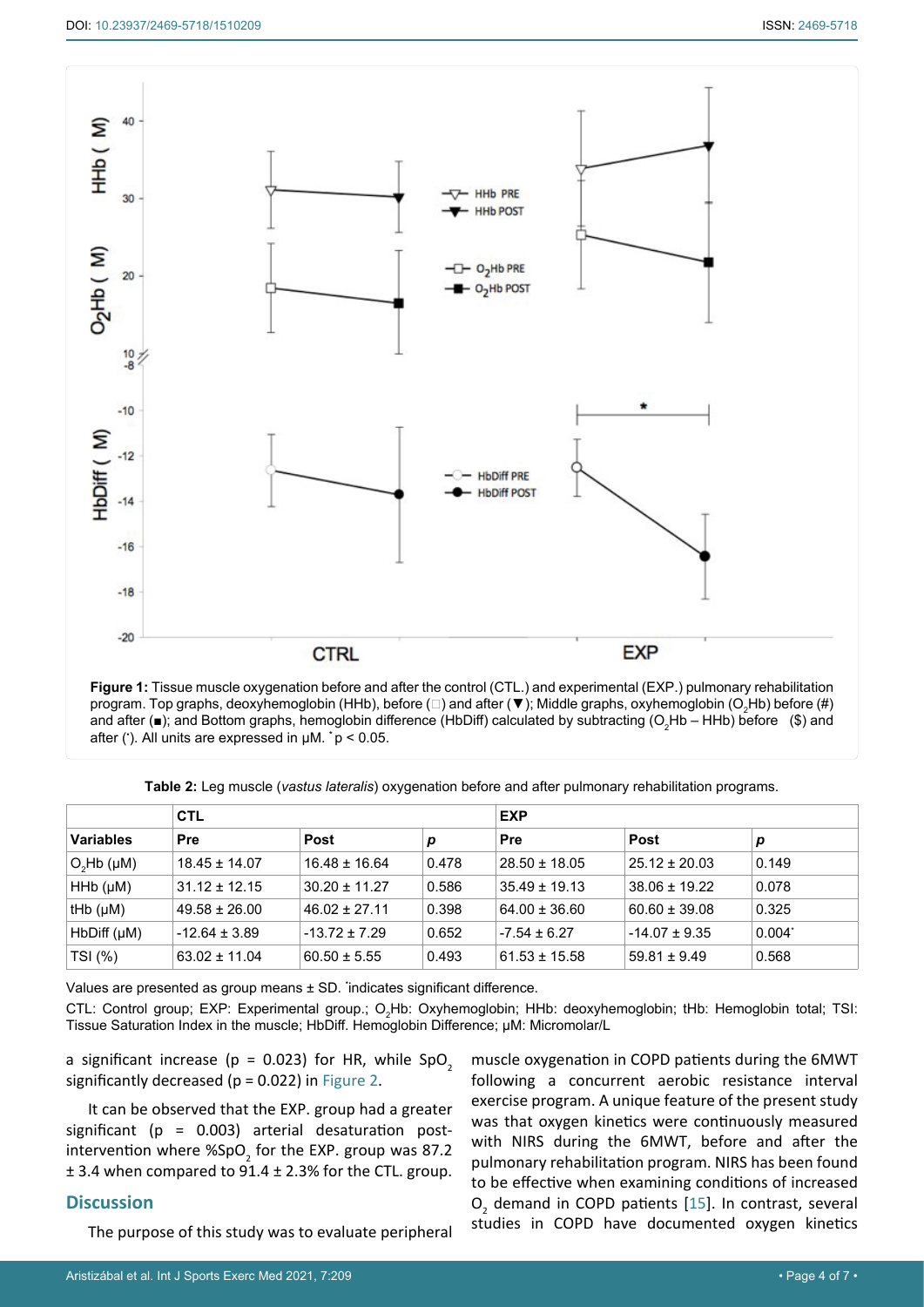<span id="page-4-0"></span>

during exercise or at rest, but not pre and post exercise programs [\[16](#page-6-16)-[19\]](#page-6-17).

In the current study, it was observed that a 3-week concurrent aerobic-resistance exercise training intervention increased 6MWT distance in COPD patients. The EXP. group showed an average increase of ~130 meters or ~48%, while the CTL. group increased only by 48 meters or ~17%, after the program. An important outcome was the increase of 131 meters for the EXP. group, which is much greater than the clinically relevant distance of 30.5 meters [\[20](#page-6-18)]. There is no doubt that the EXP. group in the current study improved their functional walking capacity. A possible advantage of the procedure is that the progressive resistance on a selfpropelled treadmill (HiTrainer) accelerates leg muscle gains in strength (force) and power.

Puente-Maestu, et al. reported that high intensity

training improves muscle oxygen capacity and oxygenation recovery kinetics due to the increased oxidative enzymes in COPD patients [[17](#page-6-15)]. Thus, it is possible that the EXP. patients in the present study improved muscle oxygenation capacity of the lower legs based on the high intensity training they received. The observed improvements were obtained with an exercise program that took place five times a week for three consecutive weeks. This is in contrast to the American Thoracic Society that recommends a minimum of 3 times per week over an 8-week period to reach physiological adaptations and benefits in peripheral skeletal muscles [\[13](#page-6-3)]. Importantly, the proposed interval exercise modality in the current study may be an alternative for sites where time constraint is an issue. Nonetheless, further research is necessary to ascertain the efficiency of this type of training in COPD patients.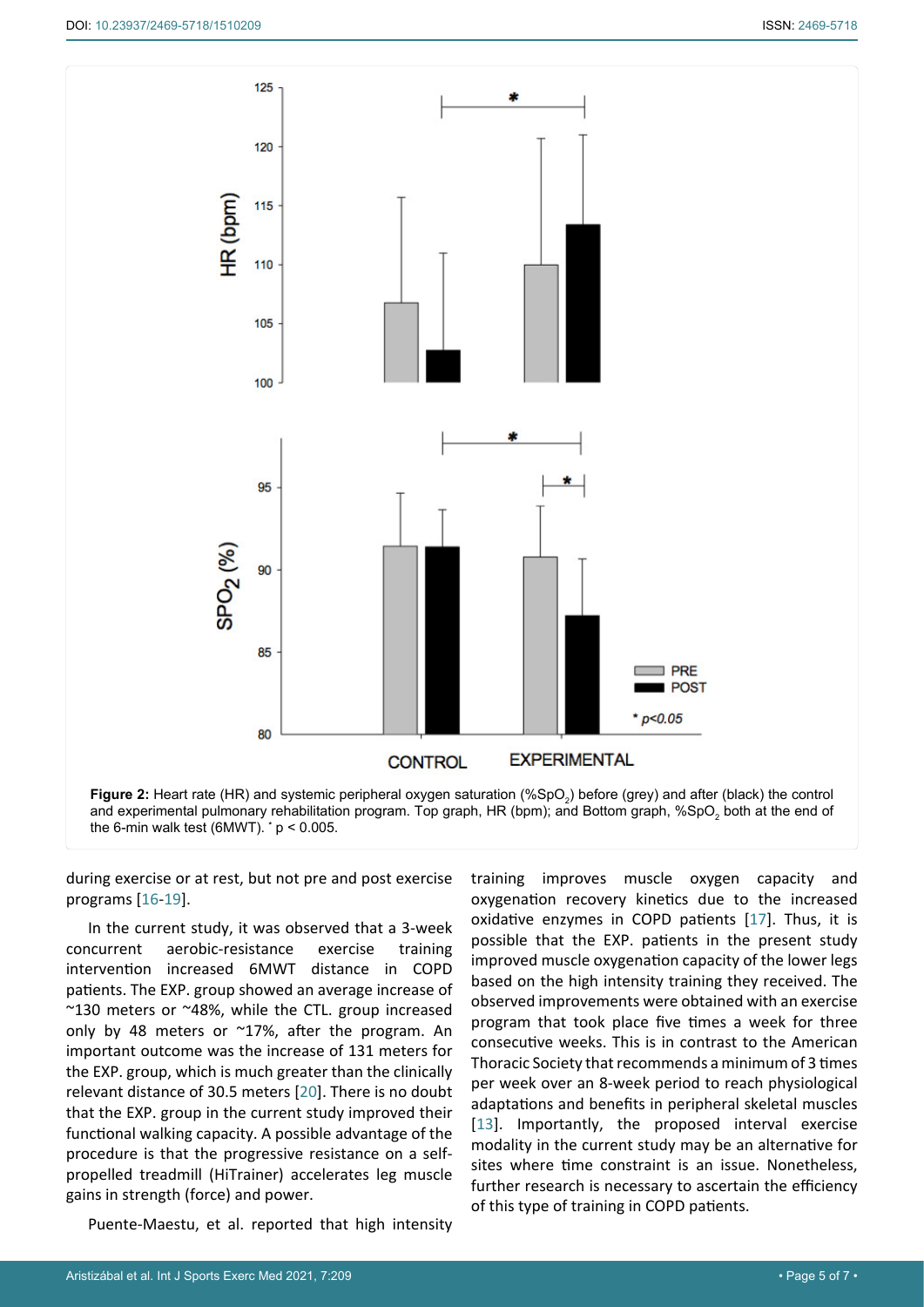<span id="page-5-0"></span>

Oxygen saturation is a surveillance parameter that characterizes exercise performance on the 6MWT and helps determine the degree of disability linked to a disease during physical effort [\[21](#page-6-19)]. We found that the EXP. group had a greater desaturation compared to the CTL. group post 6MWT. Some studies have shown that during the 6MWT there was an oxygen desaturation in patients with COPD, while others have shown an improvement in this parameter [[22](#page-6-20)[,23\]](#page-6-21). It is difficult to understand why in this study the EXP. group had a higher desaturation; however, this might represent a better anaerobic effort, indicating an improvement in lower leg muscle endurance and represents the effect of the resistance training component in the EXP. group.

In the current study, the EXP. group showed an increase in the HHb. The EXP. group intra-group analysis nearly reached statistical significance ( $p = 0.07$ ) with an effect size of 0.14 (small effect), but not for the intergroup ( $p = 0.38$ ). A possible explanation for the lack of an effect is that only one site was measured and that more than one point on the quadriceps may have revealed an effect. Nonetheless, a study by Koga, et al. showed results similar to ours where the HHb measured on 10 different points of the quadriceps during exercise had intra-group muscle deoxygenation variation, but no inter-group differences [[24\]](#page-6-22).

We also assessed  $O_2$ Hb, tHb, and TSI that exhibited a consistent tendency to decrease in both EXP. and CTL. groups during the post-intervention 6MWT, but these changes were not statistically significant. Similar results have been reported using different types of exercise trainings, such as endurance training, tapering, or strength training [\[18](#page-6-23)[,25](#page-6-24),[26](#page-6-25)].

Regarding HbDiff., there was no significant difference

between groups, but it is important to note that the EXP. group had a significant increase compared to the CTL. group ( $p = 0.004$ ), suggesting that the concurrent aerobic-resistance training modality could have a better effect on oxygen extraction in the muscle ( $ES = 0.82$ ). The HbDiff. is a parameter that describes the difference between oxy-Hb and deoxy-Hb concentration (ΔO<sub>2</sub>Hb-ΔHHb). As the exercise effort increased, the difference was greater, indicating a higher  $O_2$  extraction in the muscle. Interesting to note, as shown in [Figure 3](#page-5-0), is the distance traveled by the EXP. group in the 6MWT was significantly correlated to the ΔHbDiff, possibly indicating an improved muscle oxygen extraction following a concurrent aerobic-resistance interval exercise program.

#### **Limitations**

There were some limitations to our study. One of the limitations is the small sample size, which included fifteen participants distributed over two groups: 1) Experimental ( $n = 9$ ); and 2) Control ( $n = 6$ ). Another limitation is the length of intervention. A 3-week intervention remains short to observe significant changes in participants. Further studies with a larger sample size and longer intervention would be beneficial in the future.

# **Conclusions**

In conclusion, the current study shows that a concurrent aerobic-resistance interval exercise program is well tolerated by COPD patients and produces changes in *vastus lateralis* skeletal muscle oxygenation as well as exercise capacity. A significant association was found between HbDiff and exercise capacity (6MWT). We suggest that the increase in HbDiff appears to be the